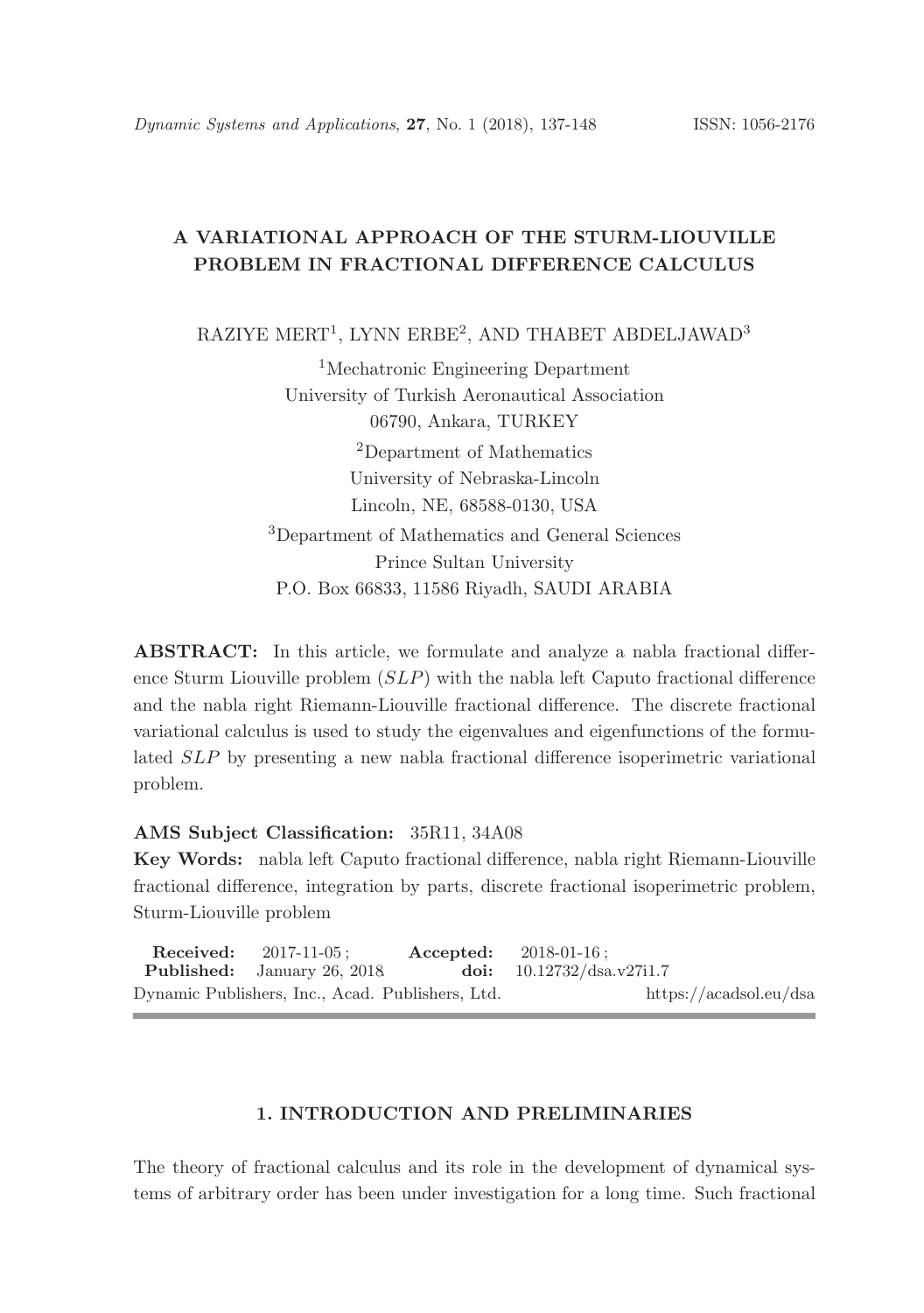dynamical systems have been used effectively in the modelling of many real world problems in various fields of science and engineering, where they succeeded to reflect the description of the properties of non-local complex systems [1, 2, 3, 4, 5]. On the other hand, the discrete fractional calculus has shown much interest among researchers in the last two decades [6, 7, 8, 9, 10, 11, 12, 13] and has been developing rapidly, where the integration by parts problem has been formulated via left and right fractional differences and sums.

The calculus of variation which deals mainly with the optimization problems on infinite dimensional function spaces is an extremely important field in mathematics and physics where many geometrical and physical problems can be analyzed by means of variational problems [14]. The issue of obtaining integration by parts formulas in fractional calculus or discrete fractional calculus is the key to obtain fractional Euler-Lagrange equations . In the last decade many researchers studied fractional and discrete fractional problems by applying suitable integration by parts formulas [15, 16, 17, 18, 19, 20, 21, 22, 23, 24, 25, 26, 27, 28, 29, 30, 31].

The ordinary SLEs were investigated long ago where many applications in various areas of science, engineering, and mathematics have been reported [32, 33]. However, the fractional variational SLEs have only recently been investigated for local and nonlocal fractional operators [34, 35, 36].

In this article we use a nabla fractional difference integration by parts formula presented in [15] to formulate a nabla discrete fractional SLE through left and right Caputo and Riemann fractional differences. Then, we continue to study the new formulated SLP by making use of a discrete fractional isoperimetric variational problem. Below, we present some basic tools to be used and then in the following section we proceed to our main results.

For  $a, b \in \mathbb{R}$ , the sets  $\mathbb{N}_a$ ,  $_b\mathbb{N}, \mathbb{N}_{a,b}$ , where  $b - a$  is a positive integer, are defined by

$$
\mathbb{N}_a = \{a, a+1, a+2, \ldots\}, \qquad b\mathbb{N} = \{\ldots, b-2, b-1, b\},\
$$

and

$$
\mathbb{N}_{a,b} = \{a, a+1, a+2, ..., b\}.
$$

The following integration by parts formula will be essential for proving the main results. It will be used to develop a discrete fractional isoperimetric variational problem to study nabla discrete fractional SLEs.

**Theorem 1.** [15] Let  $0 < \alpha \leq 1$  and  $f, g : \mathbb{N}_{a,b} \to \mathbb{R}, a, b \in \mathbb{R}$ . Then

$$
\sum_{t=a+1}^{b-1} g(t) \left( \,_{a}^{C} \nabla^{\alpha} f \right)(t) = f(t) \left( \sqrt{b} \nabla^{-(1-\alpha)} g \right)(t) \Big|_{a}^{b-1} + \sum_{t=a+1}^{b-1} f(t-1) \left( \sqrt{b} \nabla^{\alpha} g \right)(t-1), \tag{1}
$$

where clearly  $(b\nabla^{-(1-\alpha)}g)(b-1) = g(b-1)$ .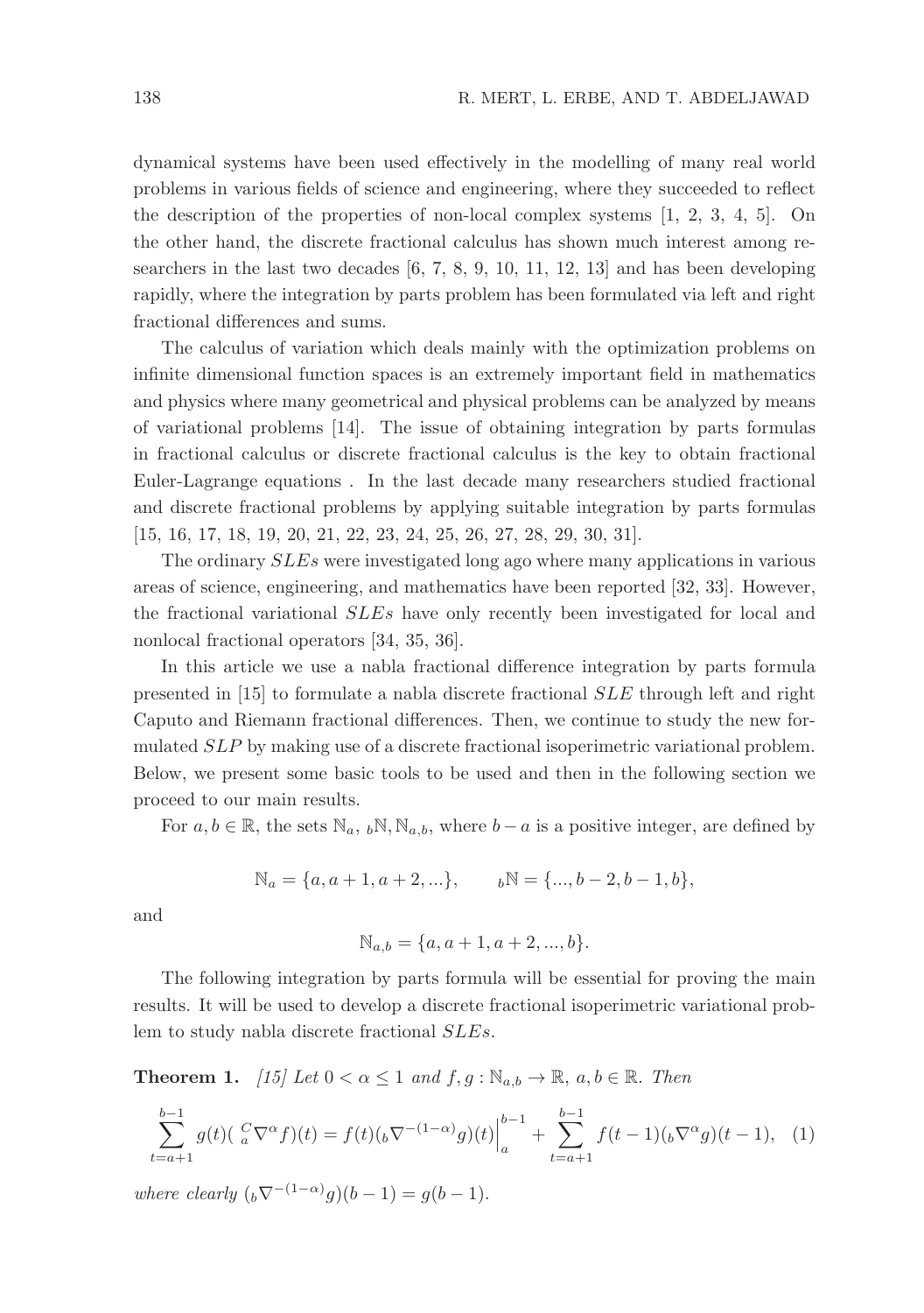In Theorem 1 above,  ${}_{a}^{C}\nabla^{\alpha}$  and  $\nabla^{\alpha}_b$  represent the left Caputo fractional difference starting from a and the right Riemann-Liouville fractional difference ending at b.

### 2. MAIN RESULTS

Our main results consist of two parts. First, we formulate a nabla fractional difference SLP by making use of Theorem 1. Then, we construct a discrete fractional isoperimetric variational problem to study the eigenvalue and eigenfunctions of the formulated SLP.

#### 2.1. THE DISCRETE FRACTIONAL SLP

In what follows,  $\alpha \in \mathbb{R}$  and  $0 < \alpha \leq 1$  and  $b = a + N + 1$  for some  $N \geq 2$  a fixed integer. Moreover, we set

$$
a_i^{(\alpha)} = \begin{cases} 1, & \text{if } i = 0 \\ (-1)^i \frac{\alpha(\alpha - 1) \dots (\alpha - i + 1)}{i!}, & \text{if } i = 1, 2, \dots \end{cases}
$$

Denoting the Sturm-Liouville operator as

$$
Lx(t) = \left(b\nabla^{\alpha}(p_a^C\nabla^{\alpha}x)\right)(t) + q(t)x(t),
$$

consider the fractional SLE

$$
Lx(t) = \lambda r(t)x(t), \quad t \in \mathbb{N}_{a+1,b-2},
$$
\n(2)

where  $0 < \alpha \leq 1$ ,  $p : \mathbb{N}_{a,b-1} \to \mathbb{R}$ ,  $r : \mathbb{N}_{a+1,b-2} \to \mathbb{R}$  such that  $p(t) > 0$ ,  $r(t) > 0$  and  $q: \mathbb{N}_{a+1,b-2} \to \mathbb{R}$  with the boundary conditions

$$
x(a) = 0, \quad x(b-1) = 0.
$$
 (3)

**Theorem 2.** The SLP (2)-(3) has  $N-1$  real eigenvalues, which will be denoted by

$$
\lambda_1 \leq \lambda_2 \leq \cdots \leq \lambda_{N-1}.
$$

The corresponding eigenfunctions,

$$
x_1, x_2, \ldots, x_{N-1} : \mathbb{N}_{a+1,b-2} \to \mathbb{R},
$$

are mutually orthogonal with respect to the weight function r on  $\mathbb{N}_{a+1,b-2}$ ; that is,

$$
\langle x_i, x_j \rangle_r = \sum_{t=a+1}^{b-2} r(t)x_i(t)x_j(t) = 0, \quad i \neq j,
$$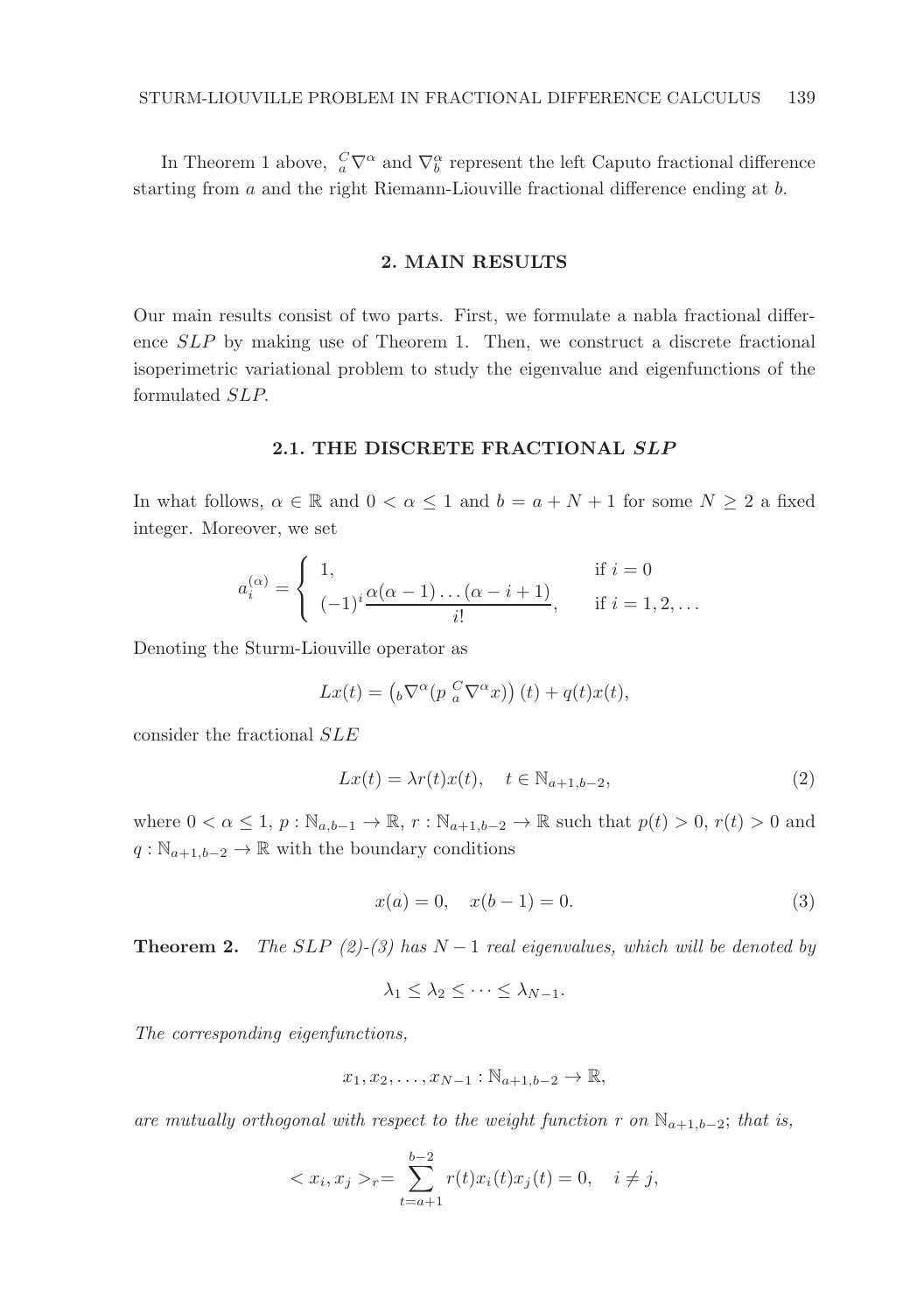and they span  $\mathbb{R}^{N-1}$ ; that is, any function  $\psi : \mathbb{N}_{a+1,b-2} \to \mathbb{R}$  has the unique representation

$$
\psi(t) = \sum_{i=1}^{N-1} c_i x_i(t), \quad t \in \mathbb{N}_{a+1,b-2},
$$

where the coefficient  $c_i$ 's are given by

$$
c_i = \frac{\langle \psi, x_i \rangle_r}{\langle x_i, x_i \rangle_r}, \quad 1 \le i \le N - 1.
$$

*Proof.* Note that equations (2) and (3) can be considered as a system of  $N-1$  linear equations in  $N-1$  real unknowns  $x(a + 1), x(a + 2), \ldots, x(b - 2)$ . It can be shown that the corresponding matrix form is

$$
Ax^T = \lambda Rx^T,\tag{4}
$$

where the entries  $A_{ij}$ 's of A are given by

$$
A_{ij}^{(\alpha)} = \begin{cases} q(a+i) + \sum_{k=0}^{N-i} (a_k^{(\alpha)})^2 p(a+i+k), & i = j \\ \sum_{k=0}^{N-i} \begin{bmatrix} a_k^{(\alpha)} p(a+i+k) \sum_{m=0}^{k+i} a_m^{(\alpha)} \end{bmatrix} \text{ and } k-m+i=j, \ i \neq j, \end{cases}
$$

and  $R = diag(r(a + 1), r(a + 2), \ldots, r(b - 2))$ . Because of the equivalence of the *SLP*  $(2)-(3)$  with the problem  $(4)$ , it follows from the matrix theory that the *SLP*  $(2)$ -(3) has  $N-1$  pairwise orthogonal real linearly independent eigenfunctions with all eigenvalues real. Now, we will find the constants  $c_i$ 's. We have

$$
\langle \psi, x_j \rangle_r = \langle \sum_{i=1}^{N-1} c_i x_i, x_j \rangle_r = \sum_{i=1}^{N-1} c_i \langle x_i, x_j \rangle_r = c_j \langle x_j, x_j \rangle_r,
$$

which follows from the orthogonality. Hence,  $c_i = \frac{\langle \psi, x_i \rangle_r}{\langle x_i, x_i \rangle_r}$ ,  $1 \leq i \leq N-1$ , as claimed. □

#### 2.2. THE DISCRETE FRACTIONAL ISOPERIMETRIC PROBLEM

Let J be a functional of the form

$$
J(f) = \sum_{t=a+1}^{b-1} L(t, f^{\rho}(t), ({}^{C}\nabla_a^{\alpha}f)(t)),
$$
\n(5)

where  $0 < \alpha \leq 1, f : \mathbb{N}_{a,b-1} \to \mathbb{R}, L : \mathbb{N}_{a+1,b-1} \times \mathbb{R} \times \mathbb{R} \to \mathbb{R}$  such that L has continuous first order partial derivatives with respect to  $f^{\rho}$  and  ${}^{C}\nabla_{a}^{\alpha}f$ . The isoperimetric problem consists of finding the local extrema of J subject to the boundary conditions

$$
f(a) = A, \quad f(b-1) = B,\tag{6}
$$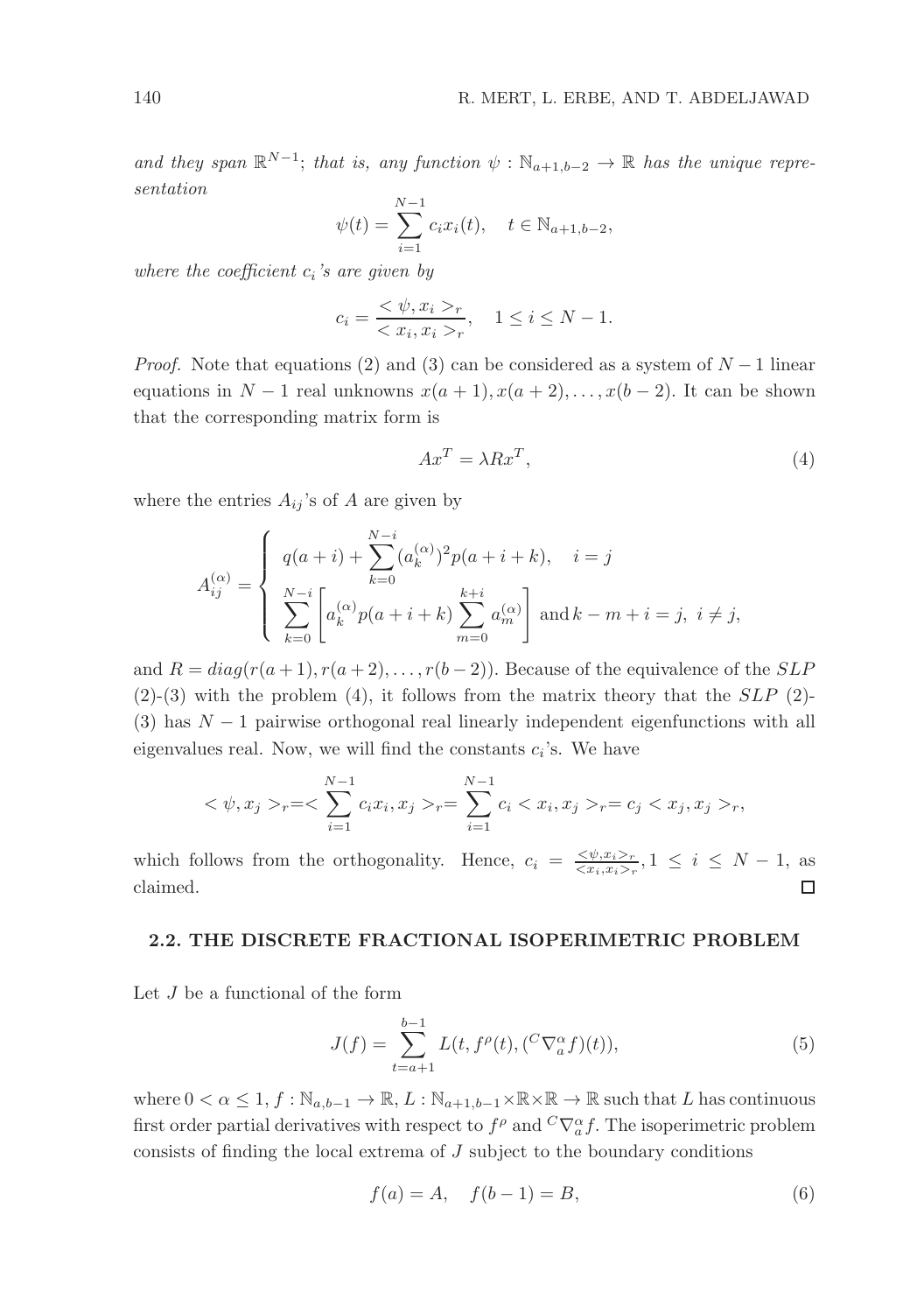where A, B are constants and the isoperimetric constraint

$$
I(f) = \sum_{t=a+1}^{b-1} g(t, f^{\rho}(t), ({}^{C}\nabla_a^{\alpha} f)(t)) = l,
$$
\n(7)

where l is a constant and  $g : \mathbb{N}_{a+1,b-1} \times \mathbb{R} \times \mathbb{R} \to \mathbb{R}$  such that g has continuous first order partial derivatives with respect to  $f^{\rho}$  and  ${}^{C}\nabla_{a}^{\alpha}f$ .

**Definition 1.** A function  $f : \mathbb{N}_{a,b-1} \to \mathbb{R}$  which satisfies (6) and (7) is called admissible.

**Definition 2.** An admissible function f is called an extremal for I in (7) if it satisfies the Euler Lagrange equation

$$
L_1^{\sigma}(t) + ({}_b\nabla^{\alpha}L_2)(t) = 0, \quad t \in \mathbb{N}_{a+1,b-2},
$$

where  $L_1 = \frac{\partial g}{\partial f^\rho}$  and  $L_2 = \frac{\partial g}{\partial^C \nabla_a^\alpha f}$ .

**Theorem 3.** Let f be a local minimum for J in  $(5)$ , subject to the boundary conditions  $(6)$  and the isoperimetric constraint  $(7)$ . Assume that f is not an extremal for I. Then there exists a constant  $\lambda$  such that f satisfies

$$
\widetilde{L}_1^{\sigma}(t) + ({}_b\nabla^{\alpha}\widetilde{L}_2)(t) = 0, \quad t \in \mathbb{N}_{a+1,b-2},
$$
  

$$
\frac{\partial F}{\partial t} \quad \frac{\partial F}{\partial t} \quad \frac{\partial F}{\partial t}
$$

where  $F = L - \lambda g$ ,  $\widetilde{L}_1 = \frac{\partial F}{\partial f^{\rho}}$  and  $\widetilde{L}_2 = \frac{\partial F}{\partial C \nabla_{\alpha}^{\alpha} f}$ .

*Proof.* (See also [18]). Let  $\eta_k : \mathbb{N}_{a,b-1} \to \mathbb{R}$ ,  $\eta_k(a) = \eta_k(b-1) = 0$  be two functions and  $\epsilon_k$ s be two arbitrarily small real numbers for  $k = 1, 2$ . Consider the new function of two parameters

$$
\hat{f} = f + \epsilon_1 \eta_1 + \epsilon_2 \eta_2. \tag{8}
$$

Let

$$
\hat{I}(\epsilon_1, \epsilon_2) = I(\hat{f}) - l
$$
\n
$$
= \sum_{t=a+1}^{b-1} g(t, f^{\rho}(t) + \epsilon_1 \eta_1^{\rho}(t) + \epsilon_2 \eta_2^{\rho}(t), (\ {}^{C}\nabla_a^{\alpha}f)(t) + \epsilon_1 ({}^{C}\nabla_a^{\alpha} \eta_1)(t)
$$
\n
$$
+ \epsilon_2 ({}^{C}\nabla_a^{\alpha} \eta_2)(t)) - l.
$$

We have

$$
\label{eq:2.1} \begin{split} &\frac{\partial \hat{I}}{\partial \epsilon_2}\Big|_{(0,0)}=\qquad\\ &\sum_{t=a+1}^{b-1}\left[\eta_2^\rho(t)\frac{\partial g}{\partial f^\rho}(t,f^\rho(t),({^C}\nabla^\alpha_a f)(t))+({^C}\nabla^\alpha_a\eta_2)(t)\frac{\partial g}{\partial ^C\nabla^\alpha_a f}(t,f^\rho(t),({^C}\nabla^\alpha_a f)(t))\right]. \end{split}
$$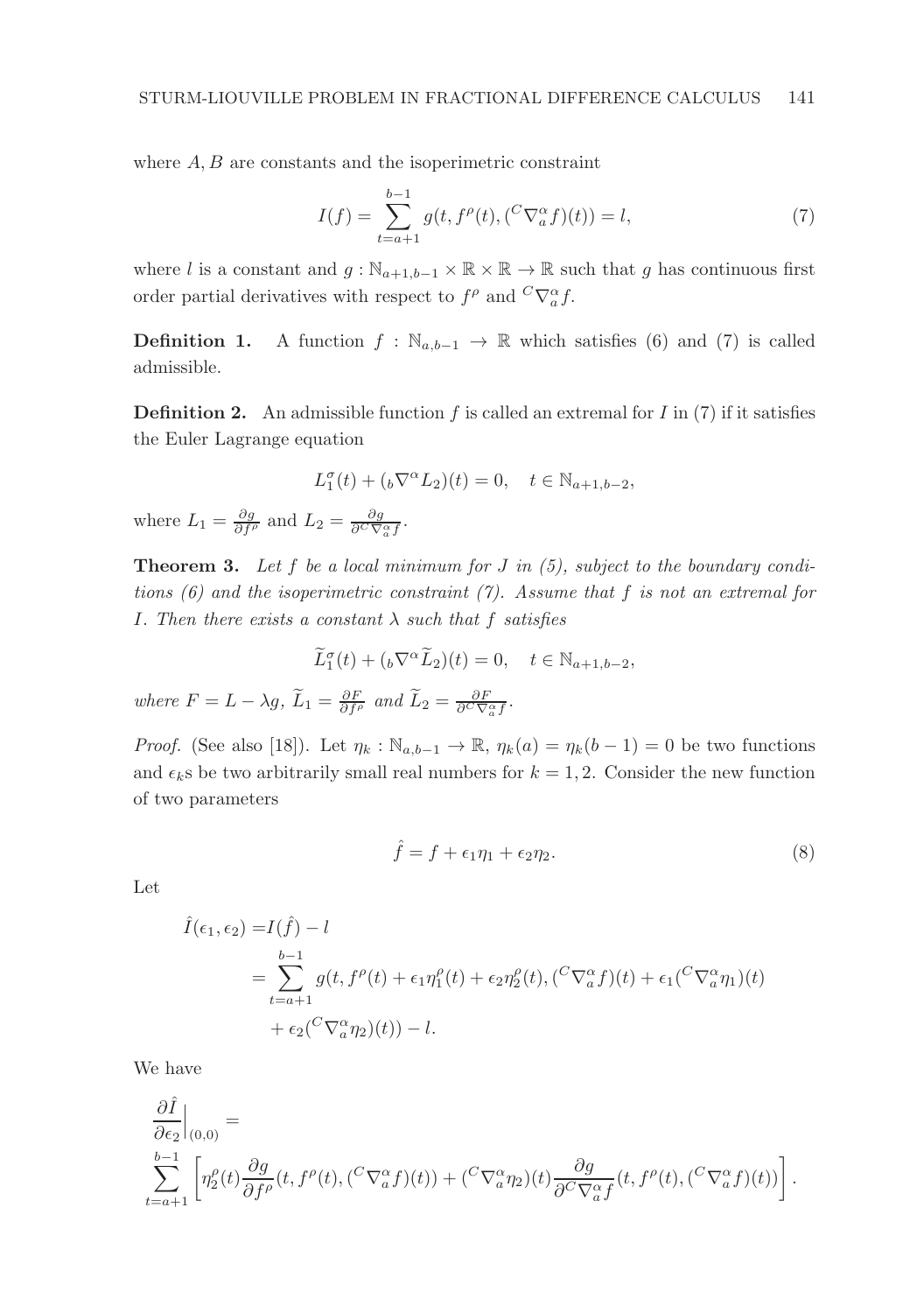Now, by the integration by parts formula (1), we see that

$$
\frac{\partial \hat{I}}{\partial \epsilon_2}\Big|_{(0,0)} = \sum_{t=a+1}^{b-1} \eta_2^{\rho}(t) \left[ \frac{\partial g}{\partial f^{\rho}}(t, f^{\rho}(t), ({}^{C}\nabla_a^{\alpha}f)(t)) + \left( {}_{b}\nabla^{\alpha} \frac{\partial g}{\partial {}^{C}\nabla_a^{\alpha}f}(t, f^{\rho}(t), ({}^{C}\nabla_a^{\alpha}f)(t)) \right) (t-1) \right] \n+ \eta_2(t) {}_{b}\nabla^{-(1-\alpha)} \left( \frac{\partial g}{\partial {}^{C}\nabla_a^{\alpha}f}(t, f^{\rho}(t), ({}^{C}\nabla_a^{\alpha}f)(t)) \right) (t) \Big|_{a}^{b-1} \n= \sum_{t=a+1}^{b-1} \eta_2^{\rho}(t) \left[ \frac{\partial g}{\partial f^{\rho}}(t, f^{\rho}(t), ({}^{C}\nabla_a^{\alpha}f)(t)) + \left( {}_{b}\nabla^{\alpha} \frac{\partial g}{\partial {}^{C}\nabla_a^{\alpha}f}(t, f^{\rho}(t), ({}^{C}\nabla_a^{\alpha}f)(t)) \right) (t-1) \right].
$$

Since f is not an extremal for I, there exists a function  $\eta_2$  such that

$$
\frac{\partial \hat{I}}{\partial \epsilon_2}\Big|_{(0,0)} \neq 0. \tag{9}
$$

.

From (9) and the fact that  $\hat{I}(0,0) = 0$ , by the Implicit Function Theorem, it follows that there exists a  $C^1$  function  $\epsilon_2 = \epsilon_2(\epsilon_1)$  defined in a neighborhood of zero such that  $\hat{I}(\epsilon_1, \epsilon_2(\epsilon_1)) = 0$ . Therefore, there exists a family of variations of type (8) that satisfy the isoperimetric constraint (7).

Similarly, lets now define

$$
\hat{J}(\epsilon_1, \epsilon_2) = J(\hat{f}).
$$

Since  $\hat{J}$  has an extremum at  $(0,0)$  subject to the constraint  $\hat{I}(0,0) = 0$  and since  $\nabla \hat{I}(0,0) \neq 0$ , by the Lagrange Multiplier Rule, there is a number  $\lambda$  such that

$$
\nabla(\hat{J}(0,0) - \lambda \hat{I}(0,0)) = \mathbf{0}.
$$

It can easily be shown that

$$
\frac{\partial \hat{J}}{\partial \epsilon_1}\Big|_{(0,0)} = \sum_{t=a+1}^{b-1} \eta_1^{\rho}(t) \left[ \frac{\partial L}{\partial f^{\rho}}(t, f^{\rho}(t), ({}^{C}\nabla_a^{\alpha}f)(t)) + \left( {}_{b}\nabla^{\alpha} \frac{\partial L}{\partial {}^{C}\nabla_a^{\alpha}f}(t, f^{\rho}(t), ({}^{C}\nabla_a^{\alpha}f)(t)) \right) (t-1) \right]
$$

and

$$
\frac{\partial \hat{I}}{\partial \epsilon_1}\Big|_{(0,0)} = \sum_{t=a+1}^{b-1} \eta_1^{\rho}(t) \left[ \frac{\partial g}{\partial f^{\rho}}(t, f^{\rho}(t), ({}^{C}\nabla_a^{\alpha}f)(t)) + \left( {}_{b}\nabla^{\alpha} \frac{\partial g}{\partial {}^{C}\nabla_a^{\alpha}f}(t, f^{\rho}(t), ({}^{C}\nabla_a^{\alpha}f)(t)) \right) (t-1) \right]
$$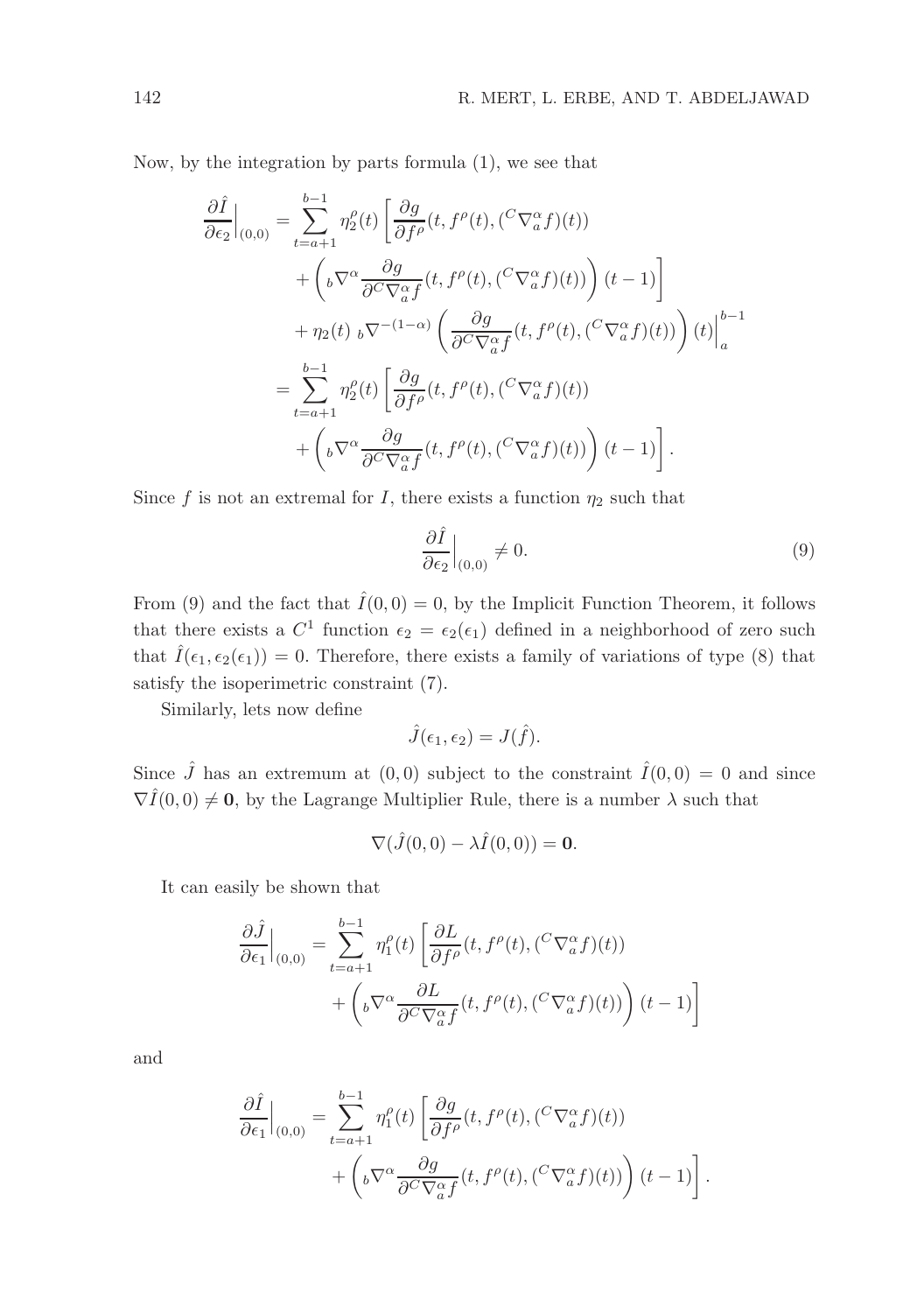Hence, we have

$$
\sum_{t=a+1}^{b-1} \eta_1^{\rho}(t) \left[ \frac{\partial F}{\partial f^{\rho}}(t, f^{\rho}(t), ({}^{C}\nabla_a^{\alpha} f)(t)) + \left( {}_{b}\nabla^{\alpha} \frac{\partial F}{\partial {}^{C}\nabla_a^{\alpha} f}(t, f^{\rho}(t), ({}^{C}\nabla_a^{\alpha} f)(t)) \right) (t-1) \right].
$$

Since  $\eta_1$  is arbitrary, we obtain

$$
\frac{\partial F}{\partial f^{\rho}}(t, f^{\rho}(t), ({}^{C}\nabla_{a}^{\alpha}f)(t)) + \left({}_{b}\nabla^{\alpha}\frac{\partial F}{\partial^{C}\nabla_{a}^{\alpha}f}(t, f^{\rho}(t), ({}^{C}\nabla_{a}^{\alpha}f)(t))\right)(t-1) = 0,
$$
  

$$
t \in \mathbb{N}_{a+2,b-1}.
$$

Now, lets consider the particular case, where the functionals  $\widetilde{J}$  and  $\widetilde{I}$  are defined by

$$
\widetilde{J}(f) = \sum_{t=a+1}^{b-1} \left[ p(t) \left( \left( \begin{matrix} C \nabla_a^{\alpha} f \right) (t) \end{matrix} \right)^2 + q(t-1) f^2(t-1) \right],\tag{10}
$$

and

$$
\widetilde{I}(f) = \sum_{t=a}^{b-2} r(t)f^{2}(t) = 1,
$$
\n(11)

respectively. Now proceeding as in the proofs of Theorem 2.5 and Theorem 2.7 in [17], we obtain the following results.

**Theorem 4.** Let  $\lambda_1$  be the first eigenvalue of the SLP (2)-(3), and let  $x_1$  be the corresponding eigenfunction normalized to satisfy the isoperimetric constraint (11). Then  $x_1$  is the minimum of the functional  $\widetilde{J}$  defined by equation (10) subject to the boundary conditions (3) and the isoperimetric constraint (11). Furthermore,  $\tilde{J}(x_1) =$  $\lambda_1$ .

*Proof.* Assume that x is a local minimum of  $\tilde{J}$ . First note that the Euler Lagrange equation for  $\widetilde{I}$  is

$$
2r(t)x(t) = 0, \quad t \in \mathbb{N}_{a+1,b-2},
$$

which is satisfied only for the trivial solution  $x(t) = 0$  since  $r(t) > 0$ . Hence, no extremals for  $\tilde{I}$  can satisfy the isoperimetric constraint (11). Then, by Theorem 3, there exists a real constant  $\lambda$  such that x satisfies the equation

$$
({}_b\nabla^{\alpha}(p^C\nabla_a^{\alpha}x))(t) + q(t)x(t) - \lambda r(t)x(t) = 0, \quad t \in \mathbb{N}_{a+1,b-2},\tag{12}
$$

together with  $x(a) = x(b-1) = 0$  and the isoperimetric constraint (11). Let us multiply (12) by  $x(t)$  and sum from  $a + 1$  to  $b - 2$ , then

$$
\sum_{t=a+1}^{b-2} x(t)(\sqrt{b} \nabla^{\alpha} (p^C \nabla_a^{\alpha} x))(t) + \sum_{t=a+1}^{b-2} q(t)x^2(t) = \lambda \sum_{t=a+1}^{b-2} r(t)x^2(t).
$$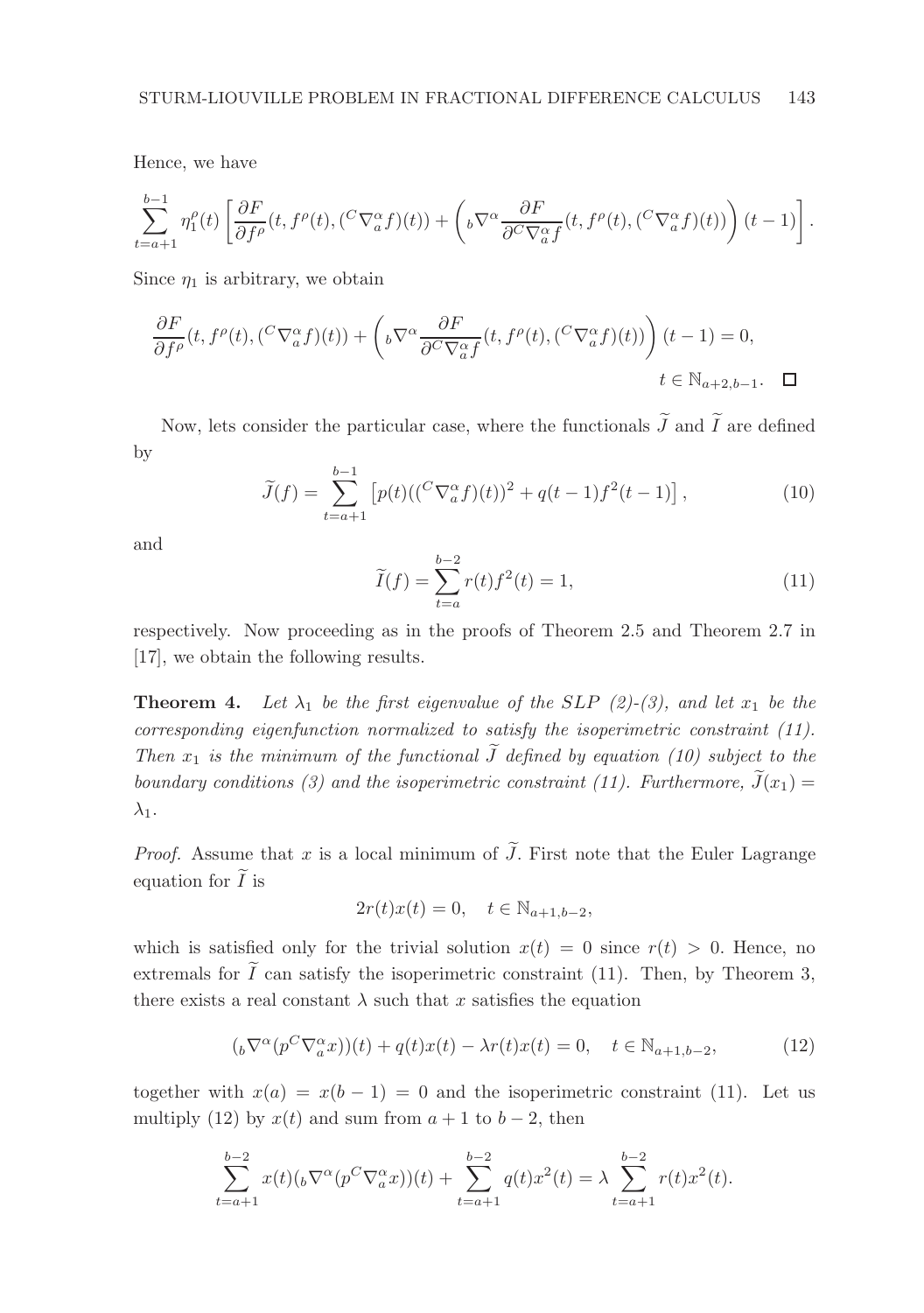Using  $x(a) = x(b-1) = 0$ , by the integration by parts formula (1), we have

$$
\sum_{t=a+1}^{b-2} x(t)(b\nabla^{\alpha}(p^{C}\nabla_{a}^{\alpha}x))(t) = -x(t)(b\nabla^{-(1-\alpha)}(p^{C}\nabla_{a}^{\alpha}x))(t)\Big|_{a}^{b-1} + \sum_{t=a+1}^{b-1} p(t)((C\nabla_{a}^{\alpha}x)(t))^{2}
$$

$$
= \sum_{t=a+1}^{b-1} p(t)((C\nabla_{a}^{\alpha}x)(t))^{2}.
$$

From (11) and the fact that  $x(a) = 0$ , we see that  $\tilde{J}(x) = \lambda$ . Since x satisfies (11), it follows that x is nontrivial. Hence,  $\lambda$  is an eigenvalue. From Theorem 2, we know that there exists the least element in the spectrum, the first eigenvalue  $\lambda_1$ , and a corresponding eigenfunction  $x_1$  normalized to satisfy the isoperimetric constraint (11). Hence, the minimum value of  $\widetilde{J}$  is  $\lambda_1$  and  $\widetilde{J}(x_1) = \lambda_1$ . □

**Definition 3.** We will call the functional  $R$  defined by

$$
R(x) = \frac{\widetilde{J}(x)}{\widetilde{I}(x)},
$$

where  $\tilde{J}$  and  $\tilde{I}$  are the functionals defined by (10) and (11), respectively, as the Rayleigh quotient for the SLP (2)-(3).

**Theorem 5.** Assume that x satisfies the boundary conditions  $x(a) = x(b-1) = 0$ and nontrivial.

(i) If x is a minimizer of the Rayleigh quotient R for the SLP  $(2)-(3)$ , then the minimum value of R is the smallest eigenvalue  $\lambda_1$ ; that is,  $R(x) = \lambda_1$ .

(ii) If x is a maximizer of the Rayleigh quotient R for the SLP  $(2)-(3)$ , then the maximum value of R is the largest eigenvalue  $\lambda_{N-1}$ ; that is,  $R(x) = \lambda_{N-1}$ .

*Proof.* We will only prove (i). The proof of (ii) is similar. Assume that x satisfies the boundary conditions  $x(a) = x(b-1) = 0$ , nontrivial, and is a minimizer of the Rayleigh quotient R. We define the functions  $\phi, \psi$  and  $\zeta$  as follows:

$$
\phi: (-\epsilon, \epsilon) \to \mathbb{R}, \quad \phi(h) = \widetilde{I}(x + h\eta) = \sum_{t=a}^{b-2} r(t)(x + h\eta)^2(t),
$$
  

$$
\psi: (-\epsilon, \epsilon) \to \mathbb{R}, \quad \psi(h) = \widetilde{J}(x + h\eta) = \sum_{t=a+1}^{b-1} [p(t)((^C\nabla_a^{\alpha}(x + h\eta))(t))^2
$$

$$
+ q(t-1)(x + h\eta)^2(t-1)],
$$
  

$$
\zeta: (-\epsilon, \epsilon) \to \mathbb{R}, \quad \zeta(h) = R(x + h\eta) = \frac{\widetilde{J}(x + h\eta)}{\widetilde{I}(x + h\eta)},
$$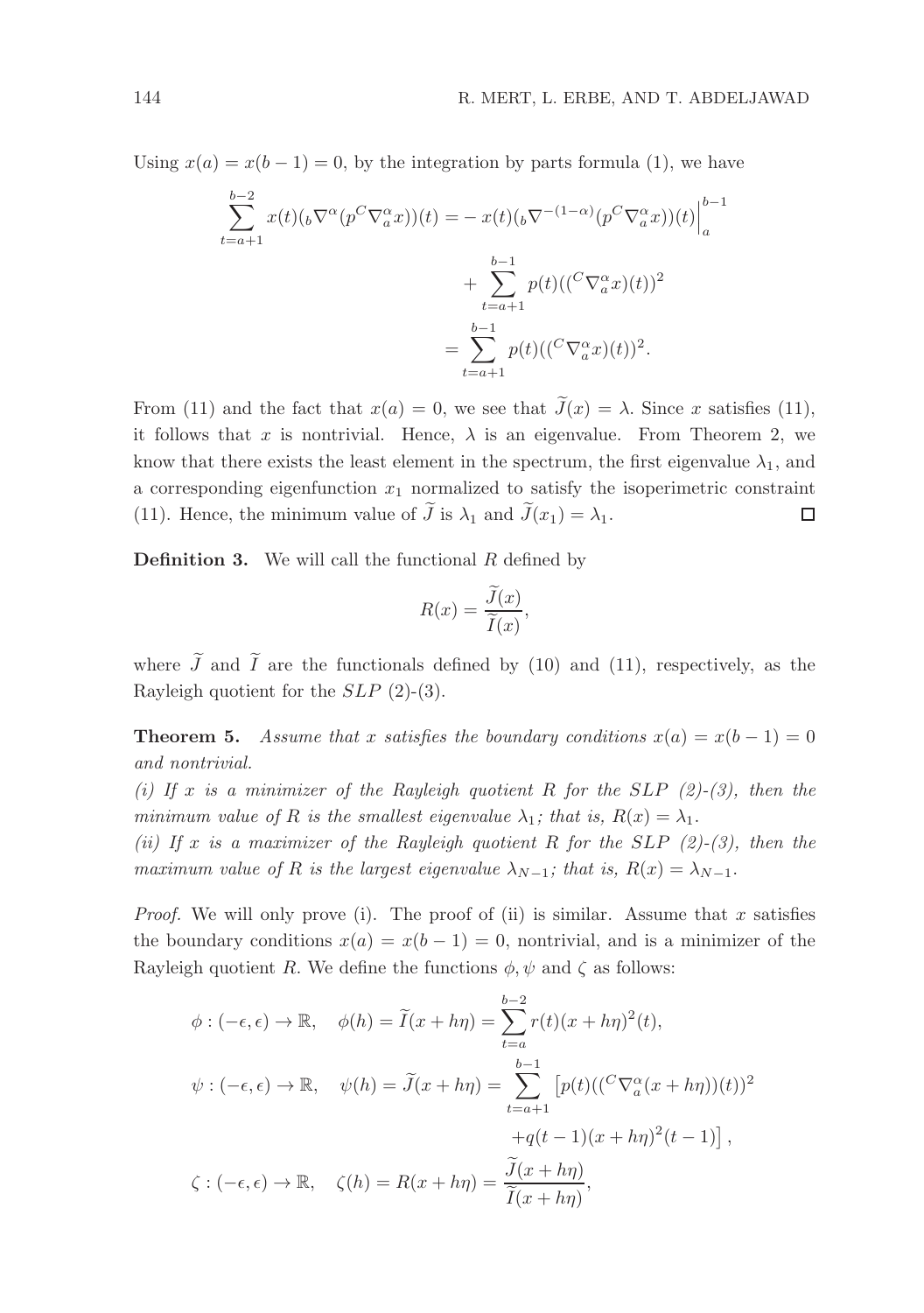where  $\eta : \mathbb{N}_{a,b-1} \to \mathbb{R}$ ,  $\eta(a) = \eta(b-1) = 0$ . Note that  ${}^{C}\nabla_a^{\alpha}$  is a linear operator, hence, we have

$$
({}^{C}\nabla_a^{\alpha}(x+h\eta))(t) = ({}^{C}\nabla_a^{\alpha}x)(t) + h({}^{C}\nabla_a^{\alpha}\eta)(t).
$$

Since  $\zeta \in C^1((-\epsilon, \epsilon))$  and

$$
\zeta(0) \le \zeta(h), \ |h| < \epsilon,
$$

it follows that

$$
\zeta'(0) = \frac{d}{dh} R(x + h\eta)\Big|_{h=0} = 0.
$$

Moreover, we have

$$
\zeta'(h) = \frac{1}{\phi(h)} \left( \psi'(h) - \frac{\psi(h)}{\phi(h)} \phi'(h) \right),
$$
  

$$
\psi'(0) = \frac{d}{dh} \tilde{J}(x + h\eta) \Big|_{h=0}
$$
  

$$
= 2 \sum_{t=a+1}^{b-1} \left[ p(t) \left( {}^{C}\nabla_{a}^{\alpha} x \right) (t) \left( {}^{C}\nabla_{a}^{\alpha} \eta \right) (t) + q(t-1)x(t-1)\eta(t-1) \right],
$$
  

$$
\phi'(0) = \frac{d}{dh} \tilde{I}(x + h\eta) \Big|_{h=0} = 2 \sum_{t=a}^{b-2} r(t)x(t)\eta(t).
$$

Hence,

$$
\zeta'(0) = \frac{2}{\widetilde{I}(x)} \left[ \sum_{t=a+1}^{b-1} [p(t) \left( {}^{C}\nabla_a^{\alpha} x \right)(t) \left( {}^{C}\nabla_a^{\alpha} \eta \right)(t) + q(t-1)x(t-1)\eta(t-1) \right] - \frac{\widetilde{I}[x]}{\widetilde{I}[x]} \sum_{t=a}^{b-2} r(t)x(t)\eta(t) \right]
$$
  
= 0.

Using  $\eta(a) = \eta(b-1) = 0$ , by the integration by parts formula (1), we get

$$
\sum_{t=a+1}^{b-1} p(t) ({}^{C} \nabla_{a}^{\alpha} x)(t) ({}^{C} \nabla_{a}^{\alpha} \eta)(t)
$$
\n
$$
= \eta(t) (\, {}_{b} \nabla^{-(1-\alpha)} (p^{C} \nabla_{a}^{\alpha} x))(t) \Big|_{a}^{b-1} + \sum_{t=a+1}^{b-1} \eta(t-1) (\, {}_{b} \nabla^{\alpha} (p^{C} \nabla_{a}^{\alpha} x))(t-1)
$$
\n
$$
= \sum_{t=a+1}^{b-1} \eta(t-1) \, {}_{b} \nabla^{\alpha} (p \, {}^{C} \nabla_{a}^{\alpha} x)(t-1).
$$

Keeping in mind that  $\frac{\widetilde{J}[x]}{\widetilde{I}[x]} = \lambda$  and  $\eta(a) = \eta(b-1) = 0$ , we obtain

$$
\sum_{t=a+1}^{b-2} [(b\nabla^{\alpha}(p^{C}\nabla_{a}^{\alpha}x))(t) + q(t)x(t) - \lambda r(t)x(t)]\eta(t) = 0.
$$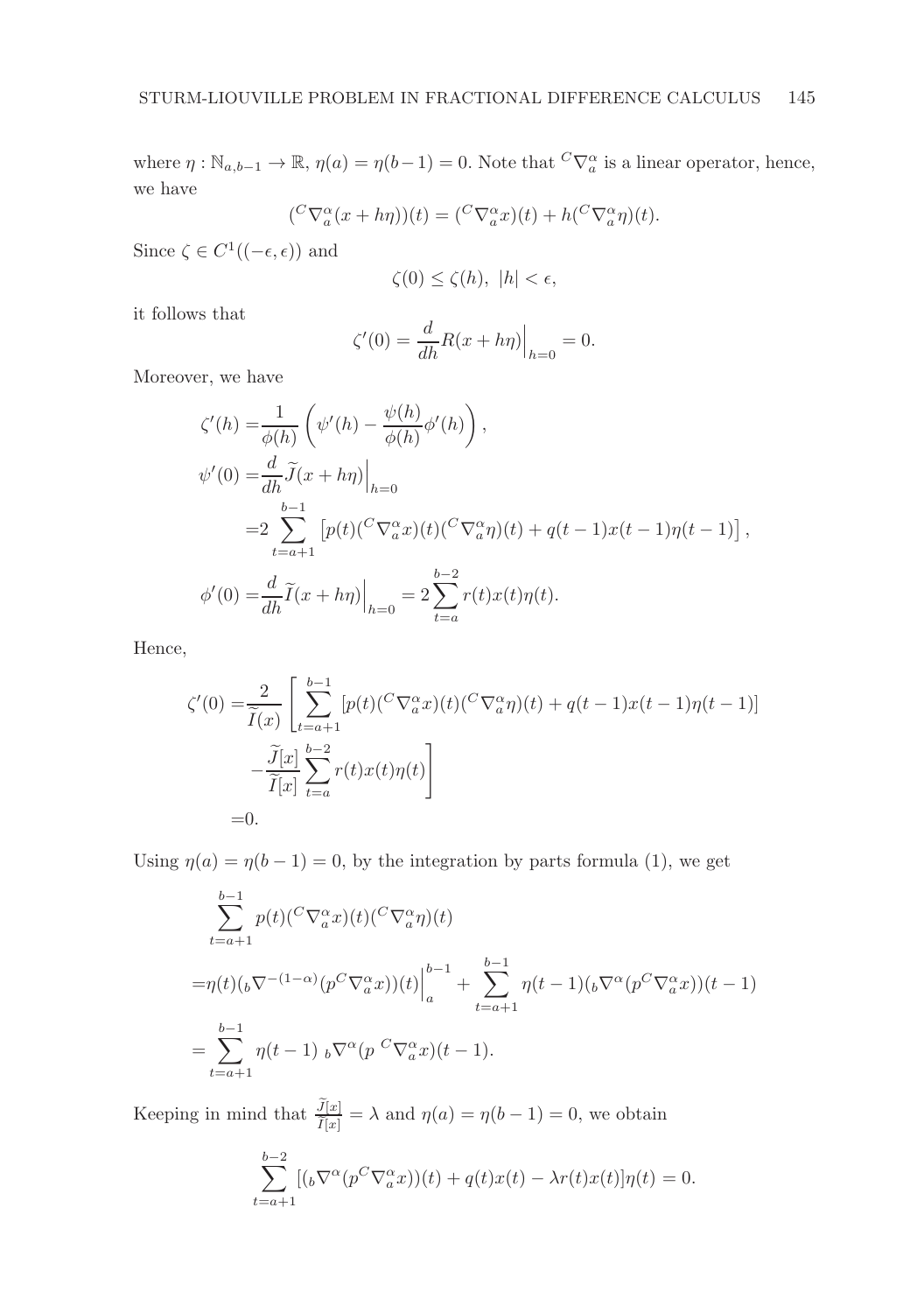Since  $\eta$  is arbitrary, we get

$$
({}_b\nabla^{\alpha}(p^C\nabla_a^{\alpha}x))(t) + q(t)x(t) - \lambda r(t)x(t) = 0, \quad t \in \mathbb{N}_{a+1,b-2}.
$$
 (13)

Since x is nontrivial, it follows that  $\lambda$  is an eigenvalue of (13). In addition, if  $\lambda_i$  is an eigenvalue and  $x_i$  is the corresponding eigenfunction, then

$$
({}_b\nabla^{\alpha}(p^C\nabla_a^{\alpha}x_i))(t) + q(t)x_i(t) = \lambda_i r(t)x_i(t), \quad t \in \mathbb{N}_{a+1,b-2}.
$$

As can be seen from the proof of Theorem 4, we have

$$
\lambda_i = \frac{\sum_{t=a+1}^{b-1} \left[ p(t) (({}^C \nabla_a^{\alpha} x_i)(t))^2 + q(t-1) x_i^2(t-1) \right]}{\sum_{t=a}^{b-2} r(t) x_i^2(t)};
$$

that is,  $R[x_i] = \frac{\tilde{J}[x_i]}{\tilde{I}[x_i]} = \lambda_i$ . Since  $\lambda$  is the minimum value of R, it follows that

$$
\lambda \leq \lambda_i, \quad 1 \leq i \leq N-1.
$$

Hence,  $\lambda = \lambda_1$ .

## ACKNOWLEDGEMENTS

This study was supported by The Scientific and Technological Research Council of Turkey while the first author visiting the University of Nebraska-Lincoln. The third author would like to thank Prince Sultan University for funding this work through research group Nonlinear Analysis Methods in Applied Mathematics (NAMAM) group number RG-DES-2017-01-17.

#### REFERENCES

- [1] I. Podlubny, Fractional Differential Equations, Academic Press, San Diego CA, 1999.
- [2] G. Samko, A. A. Kilbas and S. Marichev, Fractional Integrals and Derivatives, Theory and Applications, Gordon and Breach, Yverdon, 1993.
- [3] A. A. Kilbas, M. H. Srivastava and J. J. Trujillo, Theory and Application of Fractional Differential Equations, North Holland Mathematics Studies 204, 2006.
- [4] R. L. Magin, Fractional Calculus in Bioengineering, Begell House Publishers, 2006.
- [5] D. Baleanu, K. Diethelm, E. Scalas and J. J. Trujillo, Fractional Calculus Models and Numerical Methods, (Series on Complexity, Nonlinearity and Chaos), World Scientific, 2012.

 $\Box$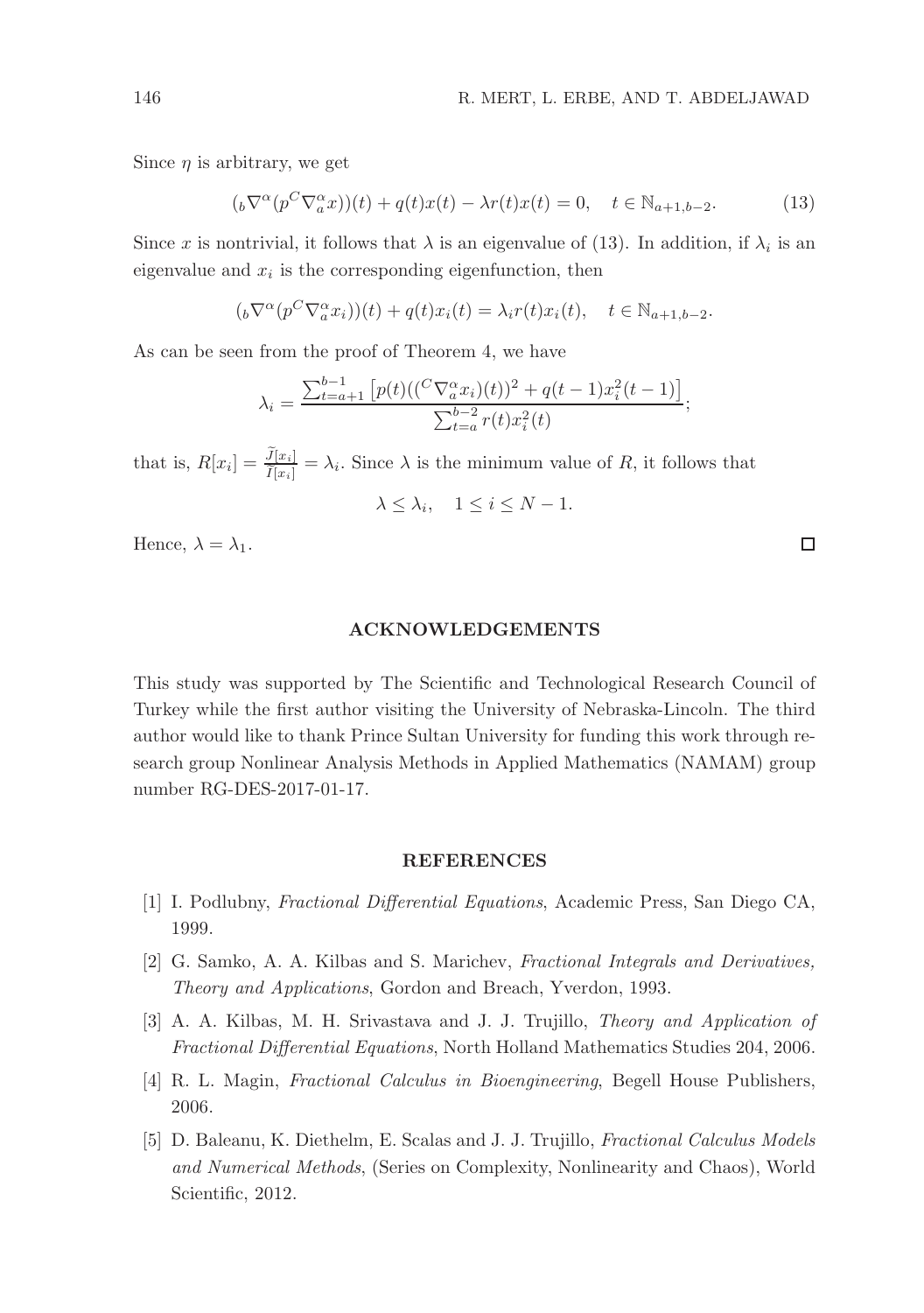- [6] C. Goodrich, Allan C. Peterson, Discrete fractional calculus, Springer (2015).
- [7] T. Abdeljawad, On Riemann and Caputo fractional differences, Comput. Math. Appl. **62**, 1602-1611 (2011).
- [8] F. M. Atıcı and P. W. Eloe, A Transform method in discrete fractional calculus, Int. J. Differ. Equ. 2, 165-176 (2007).
- [9] F. M. Atıcı and P. W. Eloe, Discrete fractional calculus with the nabla operator, Electr. J. Qualit. Theor. Differ. Equ. 1-12 (2009).
- [10] H. L. Gray and N. F.Zhang, On a new definition of the fractional difference, Math. Comput. 50, 513-529 (1988) .
- [11] T. Abdeljawad and F. Atici, On the definitions of nabla fractional differences, Abstr. Appl. Anal. Volume  $2012$  (2012), Article ID 406757, 13 pages doi, 10.1155/2012/406757.
- [12] T. Abdeljawad, Dual identities in fractional difference calculus within Riemann, Adv. Differ. Equ. 2013, 2013, 36.
- [13] T. Abdeljawad, On Delta and Nabla Caputo fractional differences and dual identities, *Discr. Dyn. Nat. Soc.* Volume  $2013$  (2013), Article ID 406910, 12 pages.
- [14] B.V. Brunt, The Calculus of Variations, Springer (2003).
- [15] T. Abdeljawad, Nabla Euler-Lagrange equations in discrete fractional variational calculus within Riemann and Caputo, Int. J. Math. Comput. 22, 144-153 (2014).
- [16] T. Abdeljawad and D. Baleanu, On Fractional Derivatives with Exponential Kernel and Their Discrete Versions, Reports on Mathematical Physics, 80, 11-27 (2017).
- [17] R. Almeida, A.B. Malinowska, M.L. Morgado and T. Odzijewicz, Variational methods for the solution of fractional discrete/continuous Sturm-Liouville problems, J. Mech. Mater. Struct., Doi, 10.2140/jomms.2017.12.3.
- [18] R. Almeida, D.F.M. Torres, Necessary and Sufficient Conditions for the Fractional Calculus of Variations with Caputo Derivatives, Commun. Nonlinear Sci. Numer. Simul. 16(3), 1490-1500 (2011).
- [19] N.R.O. Bastos, R.A.C. Ferreira and D.F.M. Torres, Discrete-time fractional variational problems, *Signal Proc.* **91**, 513-524 (2011).
- [20] O. P. Agrawal, Formulation of Euler-Lagrange equations for fractional variational problems, J. Math. Anal. Appl. 272,(2002) 368-374.
- [21] O. P. Agrawal, Generalized Euler-Lagrange Equations and Transversality Conditions for FVPs in terms of Caputo Derivative, J. Vib. Control 13(9-10),(2007) 1269-1281.